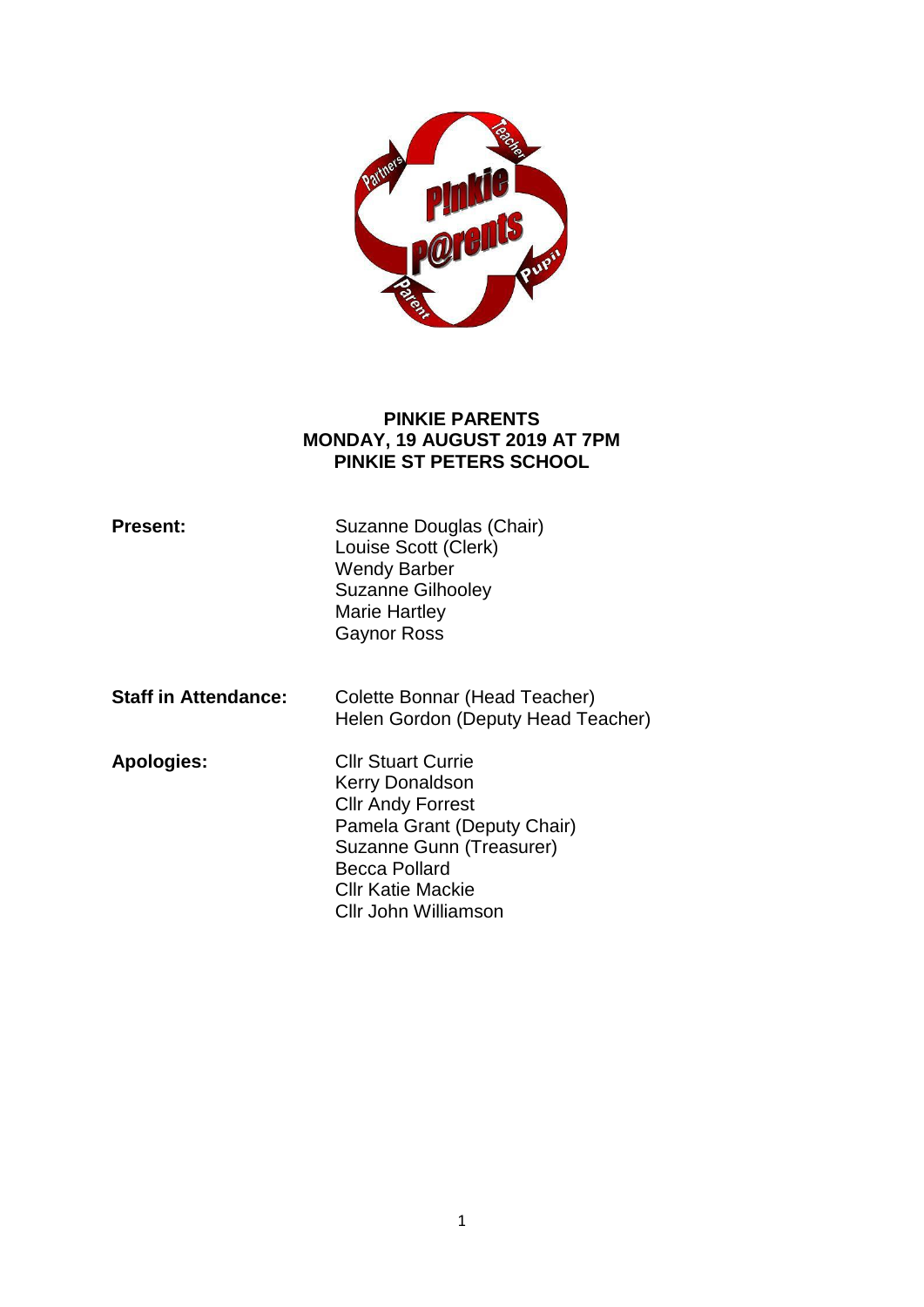## **1. Welcome and Apologies**

1.1 Suzanne welcomed everyone to the meeting and apologies were noted as above.

# **2. Minutes of Meeting Held on 10 June 2019**

2.1 Suzanne had confirmed that the school were unable to receive payments by BACS and cheques would continue to be the route to provide funding to the school.

2.2 A new handbook was in the process of being produced and would be uploaded to the school website.

2.3 A meeting had been held between MAP and the Out of School Club before the summer holidays. Regular meetings would continue to be held.

# **3. Head Teacher's Report**

3.1 Mrs Bonnar provided her update. Data on P1, P4 and P7 national assessments covering reading, writing and listening was complete and would soon be published. Consideration would be given on how best to publish this information to ensure that background was provided to ensure appropriate context. Mrs Bonnar would seek advice from other associated schools on how best to do this.

3.2 A new Quality Assurance Officer for additional support for learning had been appointed in East Lothian Council. The school were looking at their additional support for learning provision and social inclusion and nurture groups had been restarted and family support would be provided via a number of routes, including the new nurture room coffee mornings which would take place on Wednesday and Friday mornings.

3.3 The whole school staff had attended pivotal training – which would provide a blueprint for consistency across the school covering the behaviour policy. This would include the continued use of certificates of achievement, certificates issued during assemblies and the introduction of 'cheery chats' with teachers calling parents to inform them of positive behaviour. The school would continue to promote the use of #ProudToBePinkie and the use of hands up for silence and meet and greets. Rule reminders had also been shared with all staff and class teachers would lead on restorative conversations with pupils when incidents do occur, rather than children being sent to the management team, in the first instance. This would be shared with all parents. **(Action: Mrs Bonnar)**.

3.4 A schedule of school dates would soon be issued, providing parents and carers with advance notice of key school dates. The meeting welcomed this as a positive step forward in communicating with the school community. This would also include meet the teacher dates, classroom visits, themed open lessons as well as class assemblies.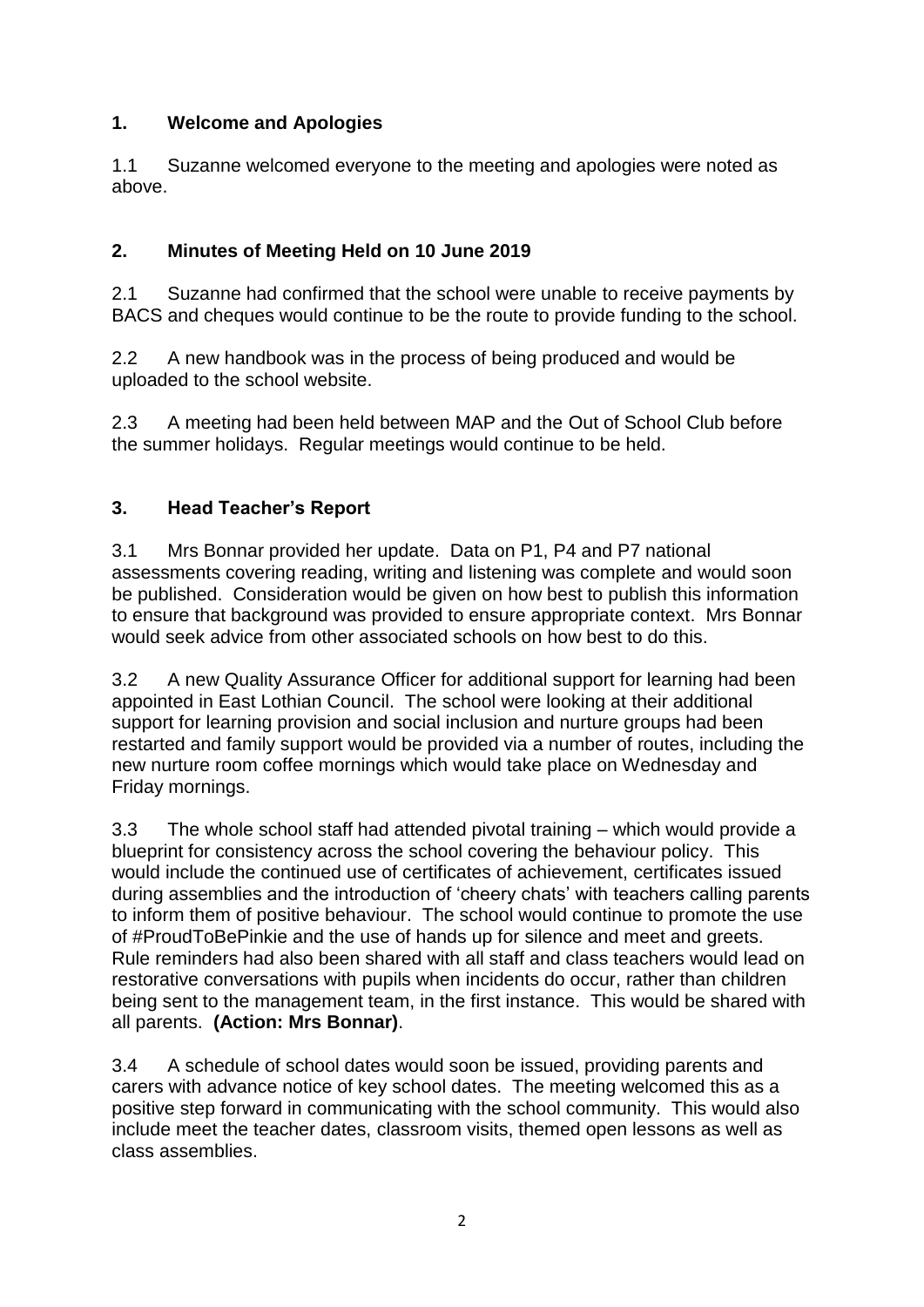3.5 In regards to curriculum the school was carrying out a rationale of the curriculum, including forward plan discussions with staff, curriculum design and what makes Pinkie unique. Read Write Inc would continue to be used, however consideration was given as to how this was used across the school, and would concentrate more on class literacy. Information on this would be issued to parents **(Action: Mrs Bonnar)**.

3.6 The School Improvement Plan (SIP) had been completed and was currently with the Quality Assurance Officer for approval. Once approved this would be added to the school website as well as a child friendly version being produced. The Plan detailed the school's aims and objectives for the coming year.

3.7 P7 pupils would be attending Benmore residential camp from Tuesday 20 August till Friday 23. Mrs Bonnar and Ms Palmer would be accompanying class teachers. Regular updates would be placed on the schools twitter page as well as the website as much as possible, including estimated time of arrival home.

3.8 Support staff had attended early years training during the in service days.

3.9 A Junior Leadership Team for the school would be established, following guidance in How Good is Our School.

3.10 Work had been carried out in the secret garden over the summer holidays and a post would be placed on the Facebook page seeking a volunteer to assist maintain the grass area until the late autumn. **(Action: Louise)**.

3.11 The school had been successful in gaining £5,000 from the Musselburgh Area Partnership (MAP) attainment fund, which was used for the summer club held during the first four weeks of the summer holidays. The club had been well attended and was extended this year to include a wider group of families. A report would be provided to MAP on the effectiveness of the club.

3.12 The plan for the Pupil Equity Fund (PEF) had still to be approved, however the school was making changes to the support it provides, including nurture coffee mornings which would provide a drop in for parents.

3.13 Work was ongoing for the recruitment of additional support need auxiliaries as well as a school auxiliary. Mrs Watt had extended her hours within the office and would provide support to Mrs Harper.

3.14 Ms Todd had decided to leave Pinkie during the summer holidays and a temporary teacher was currently in place. The school management team were doing all they could to ensure consistency of teaching staff for pupils – but this can be out with the control of the school if teachers find a permanent post elsewhere.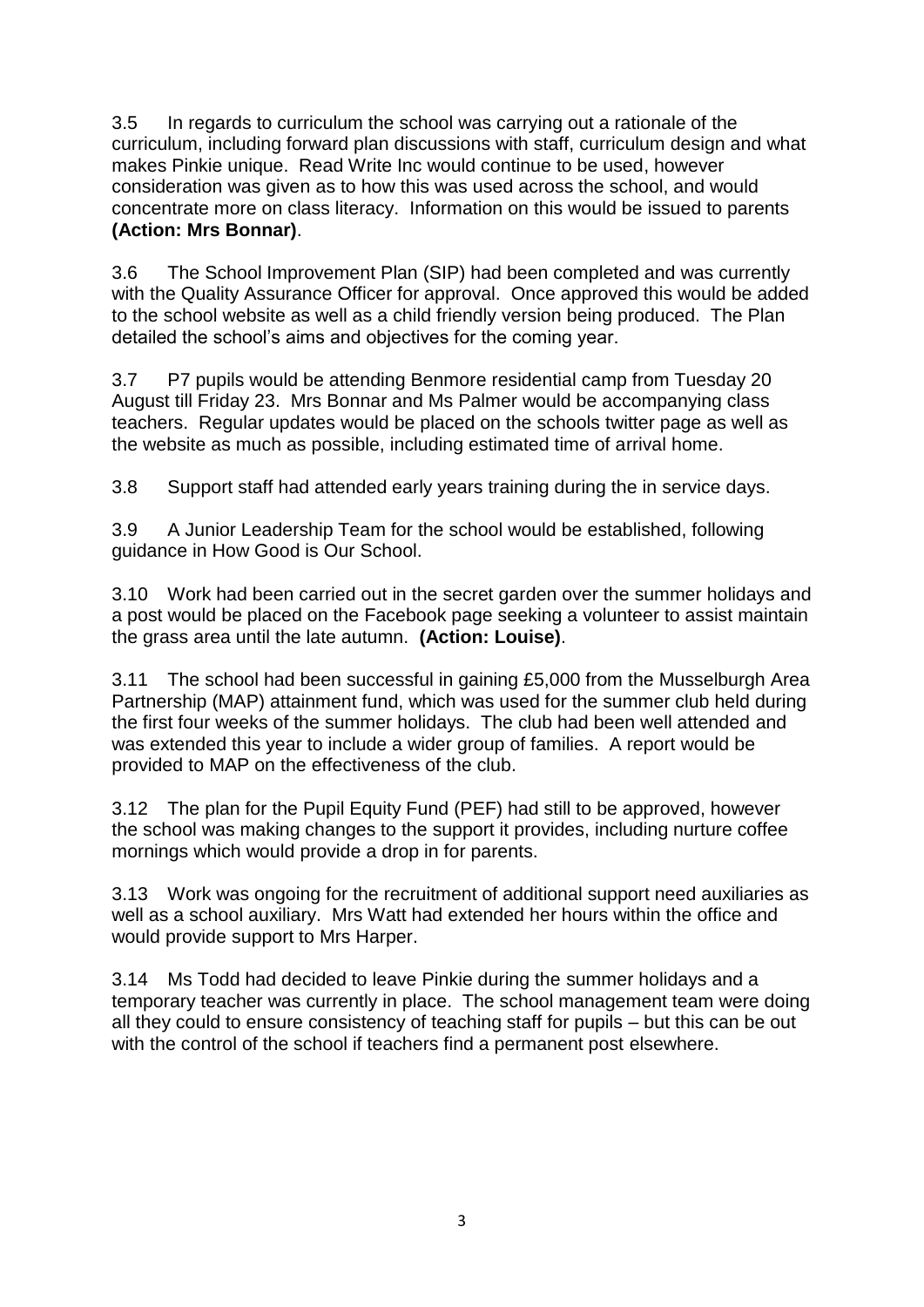## **4. Treasurer's Report**

4.1 The treasurer's role was in the process of being handed over from Marie to Suzanne Gunn.

4.2 The closing balance at the end of June as £2,931.31. Since then we had received a donation of £250 for the purchase of additional tablets, £440 which was the replacement of the float from the summer fayre, £145.68 from easyfundraising (with an additional £54.04 on its way) and an amazing £2,431.06 profit from the summer fayre and raffle. This left a current balance of £6,311.14.

4.3 A balance sheet had been produced by Suzanne Douglas which would be used by each fundraising event organiser to detail costs and income which would be passed to the treasurer with the relevant receipts.

4.4 Confirmed outlays were playground equipment of £500, P7 hoodies (around £500), £500 for Christmas parties and £100 being available to each class during the school year for individual projects (possible total of £2,100).

## **5. Charity Status**

5.1 This would be discussed at the next meeting.

#### **6. Fundraising Update**

6.1 The first fundraising meeting of the year would be held on Friday, 30 August. Although this could clash with the school's nurture coffee morning it was agreed that it would still take place – with a post on Facebook making it clear it was a separate event. **(Action: Louise)**.

6.2 Consideration was being given to the first fundraising events of the year including craft events, and the Halloween discos. Dates wold be issued to parents as soon as they were confirmed.

6.3 As part of the school's development plan for this year the school playground and equipment was a specific aim. Mrs Gordon had been tasked with leading on this and was proposing that a working group consisting of parents, pupils, teaching staff and support staff. An email would be issued seeking Pinkie Parent volunteers. **(Action: Louise)**.

## **7. SIP and PEF Subgroup Update**

7.1 No update at the moment